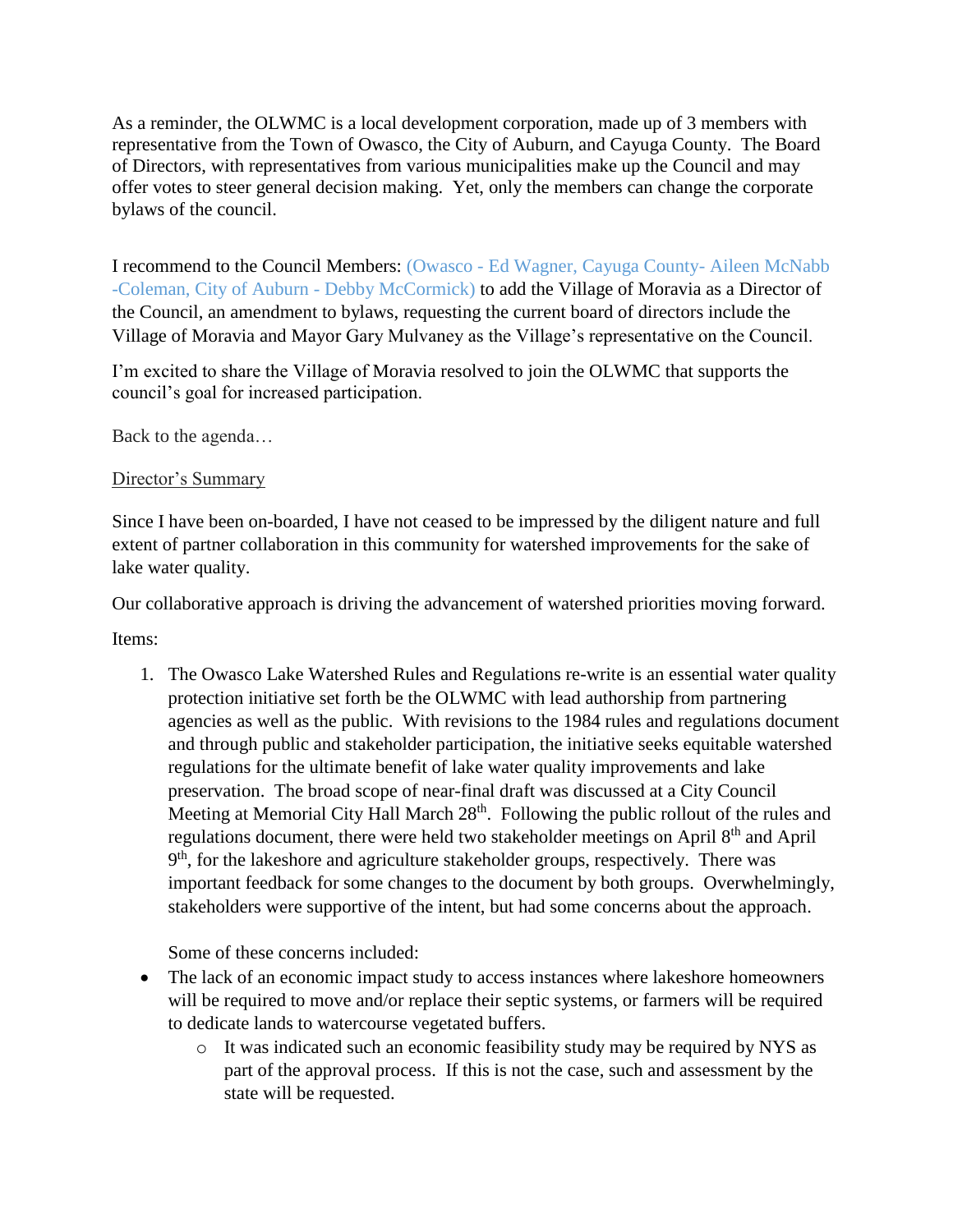- Is there funding availability to help leverage planning and related projects that will be required to meet the needs of the rules and regulations document.
	- o Partnering agencies plan to look, leverage, and write for funding opportunities to assist stakeholders with some of the financial costs they will incur.
- What is the effect of land tax structure for farmers following the required implementation of watercourse vegetative buffering, and questions about retaining tax exemptions if the land is removed from use.
	- o An inquiry on land tax structures and assessments was made as well as a request for the continuation of exemptions for buffered lands.
- The need to be explicit about the eventual requirement for farms to have whole-farm nutrient management plans and a desire to have the plan provide primary guidance for farmers rather than the rules and regs document.
	- o Waivers are in place within the rules and regulations document to address where adherence of the rules and regs needs to be flexible based on specific layout and functions of an individual farm as described in a whole farm plan. The rules and regulations are not meant to duplicate instances where (for example state) regulations are in place or strategic plans already address areas of concern for the watershed in the context of lake water quality.

One farmer described the fact clean lake-sourced water as a critical component of farming and he offered the notion farmers are aware of the stake they have in the health of Owasco Lake. I envision some of the farmers that composed the agriculture stakeholder group will play an important instructional role in what will become a farmer-led advisory committee designed to support sharing farm management approaches with the greater farming community. The farmers I have discussed this with so far, who have agreed to participate, have shared a sense of pride in their farming and nutrient management plans and an eagerness to collaborate with onboarding the greater farming community. The question and answer and public feedback period is still ongoing, so please get involved. There will be two upcoming public meetings on May  $15<sup>th</sup>$  and May 16<sup>th</sup> at Cayuga Onondaga BOCES and Moravia High school, respectively. Please come and share your questions and concerns.

- 2. I am currently working on a petition for stream reclassification for the purpose of improved stream protections at the state level. Working towards reclassification of Owasco tributaries to AA (the highest standard) will support the implementation of more stringent regulations at the state level to protect tributaries and the lake resource. It is our hope the reclassification will work in tandem with the rules and regulations we are developing at the local level.
- 3. I mentioned at our last monthly meeting, Watershed Specialist Andrew Snell, council members, and I all agreed there would be value in changing the name of the Watershed Inspection Program to one that carries the authority, weight, and longevity necessary to support governance by this body for watershed inspections under the newly proposed watershed rules and regulations.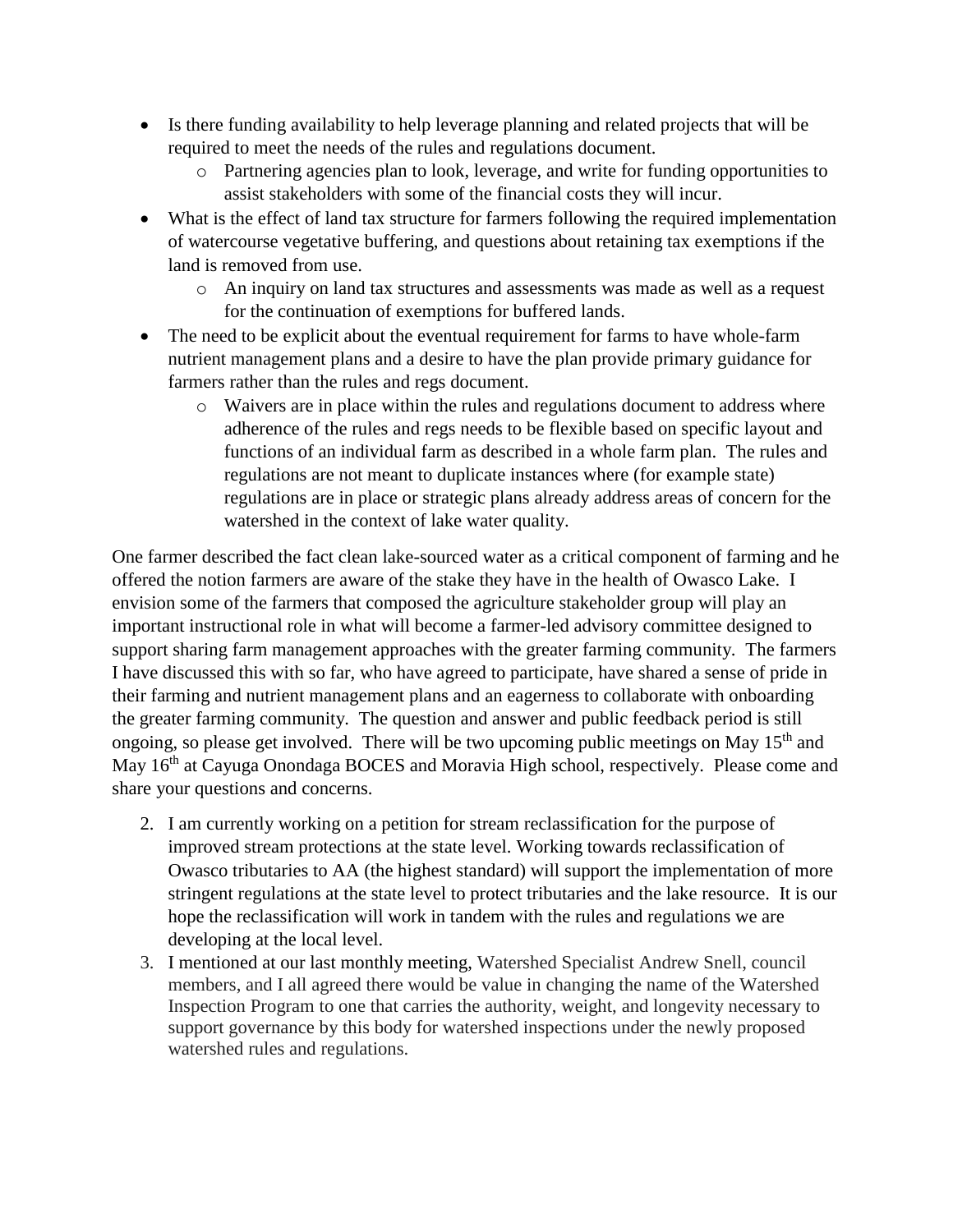The proposed name change is from the (currently): **Watershed Inspection Program** to the: **Watershed Inspection and Protection Division.**

I now make a recommendation to the board of directors for this change in naming convention.

- 4. Citizens group OWLA obtained an approved QAPP for their sampling plan for the 2019 sampling season. They are equipped with required sampling equipment and volunteer samplers were trained on sampling procedures on Thursday, April 11<sup>th</sup>. Beyond their plans to continue monitoring lake tributaries this year, they are making headway on an implementation initiative, providing funding as match on a CCSWCD grant to be used for roadside ditch improvements. OWLA looks to continue their support of and fundraising for an active hydroseeding and ditch remediation campaign with partner support for guidance and implementation. There was discussion about a donor driven campaign that could offer signage for private industries willing to get involved. The County Planning Department is partnering on this project by building priority sites into an upcoming ditch monitoring project. The monitoring component can offer important pre- and post- construction water quality information that could provide insights on project effectiveness to support future work initiatives.
- 5. Owasco Lake now has a fish advisory. The following language was pulled from the WQMA webpage that can be found at Cayugacountywater.org:

## Owasco Lake Fish Advisory

The New York State Department of Health issues an *annual advisory* about consuming certain fish caught in specific New York State water bodies, because some fish contain chemicals at levels that could adversely affect health. For the first time, this advisory includes some fish species from Owasco Lake.

Data from walleye and smallmouth bass collected in Owasco Lake by the New York State Department of Environmental Conservation showed mercury levels that were higher than those previously found in smaller fish. The fish collected in Owasco Lake tended to include larger, older fish than in other Finger Lakes

Mercury is a naturally occurring element, which can be released into the environment by sources like coal combustion. Elevated levels of mercury in fish have been documented in many New York State waters for many years, including lakes in the Adirondack and Catskill Regions of New York. Fish typically accumulate mercury from the food they eat. Smaller and younger fish within a species and fish lower in the food chain tend to build up fewer contaminants in their bodies, hence have a lower potential amount of mercury.

Based on the information from the Finger Lakes Institute at Hobart and William Smith Colleges, walleyes collected and sampled from Owasco Lake in an earlier study were older than walleyes found in other lakes. Fish that live longer and eat other fish, like bass and walleye, tend to have more mercury than do smaller or younger fish. The Finger Lakes Institute plans on repeating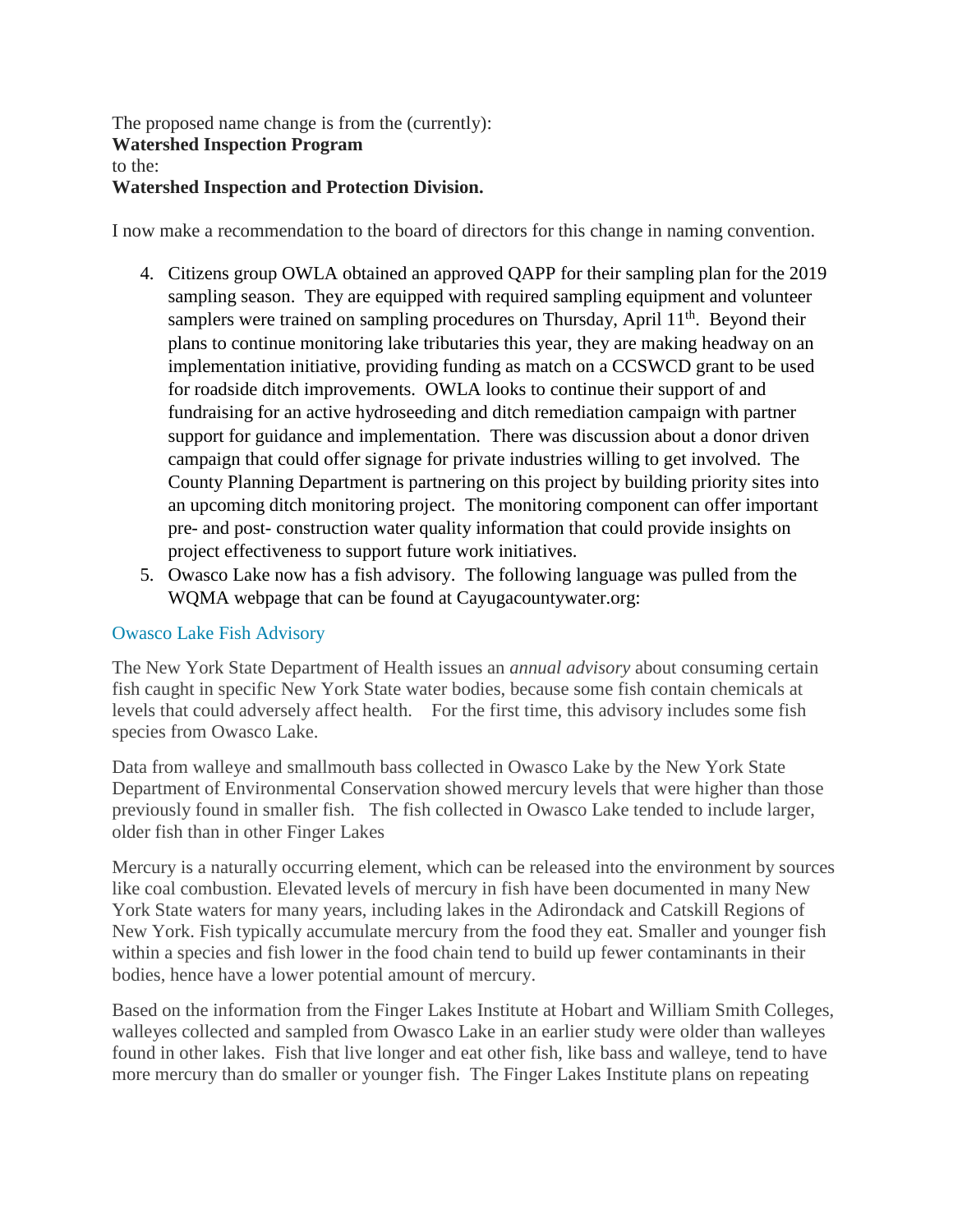their study in the next 18 months, depending upon funding, to see how the fish mercury levels are changing over time.

It is essential to know that the public drinking water from the City of Auburn and the Town of Owasco, both who draw water from Owasco Lake, is still safe. This drinking water is tested annually for mercury and to date, no mercury has been detected.

- 6. Having reached out to NYSDEC Region 7 Director, Matt Marco, on what would be required to streamline restoration projects within the watershed, he informed me that the DEC was finalizing their development of a general permit that should help ease some of the regulatory hurdles for the CCSWCD as the leading implementation group within the Owasco Lake Watershed. I believe support for and continued partnership with the SWCD is critical to meet the overarching objectives for watershed protection and restoration set forth by the OLWMC. The SWCD has been praised as one of the best in the state and the trust the district has developed with the agricultural community is unparalleled.
- 7. A strategic funding meeting was held on April  $8<sup>th</sup>$  at the Region 7 office in Syracuse, where members from the City of Auburn, Cayuga County, the OLWMC, the Town of Owasco, CC Health Department, and the NYSDEC discussed funding opportunities that might best support our watershed priorities. Input from the state helped us to focus our efforts and best align new programming with funding opportunities. Our original list of priority projects will likely need to adjust slightly as we attempt to match OLWMC priorities with current State funding initiatives. Our partnering groups are coordinating our efforts to work for grant funding for priority projects. Most of the grant-based competitive funding initiatives discussed do not well-support staff time, administrative costs, or planning. We will need to be creative in our approach to secure funding moving forward to address staffing needs. Direct discussion with state elected officials as well as private funding sources should be considered to meet increased staffing needs (for the WIP).

## The Current Priorities list for reference:

- *Acquire and/or conserve lands within the watershed to protect and maintain existing buffers before increased subdivision and land conservation impacts these functioning systems.*
- *Maximize coordination and equitable allocation of resources through the Owasco Lake Watershed Management Council (OLWMC) in order to leverage available staffing to complete the projects listed.*
- *Implement Agricultural Environmental Management (AEM) Tier 3A Resource Management Plans to reduce sediment and nutrient runoff on crop and alternative farms and AEM Tier 3A Nutrient Management Plans (NMPS) for non-CAFO beef/dairy operations.*
- *Perform a pilot study to evaluate the phosphorus removal efficiency of stormwater management techniques (e.g., iron-enhanced sand filter, i.e., Minnesota Filter) in locations such as the discharge of agricultural swales and tile lines.*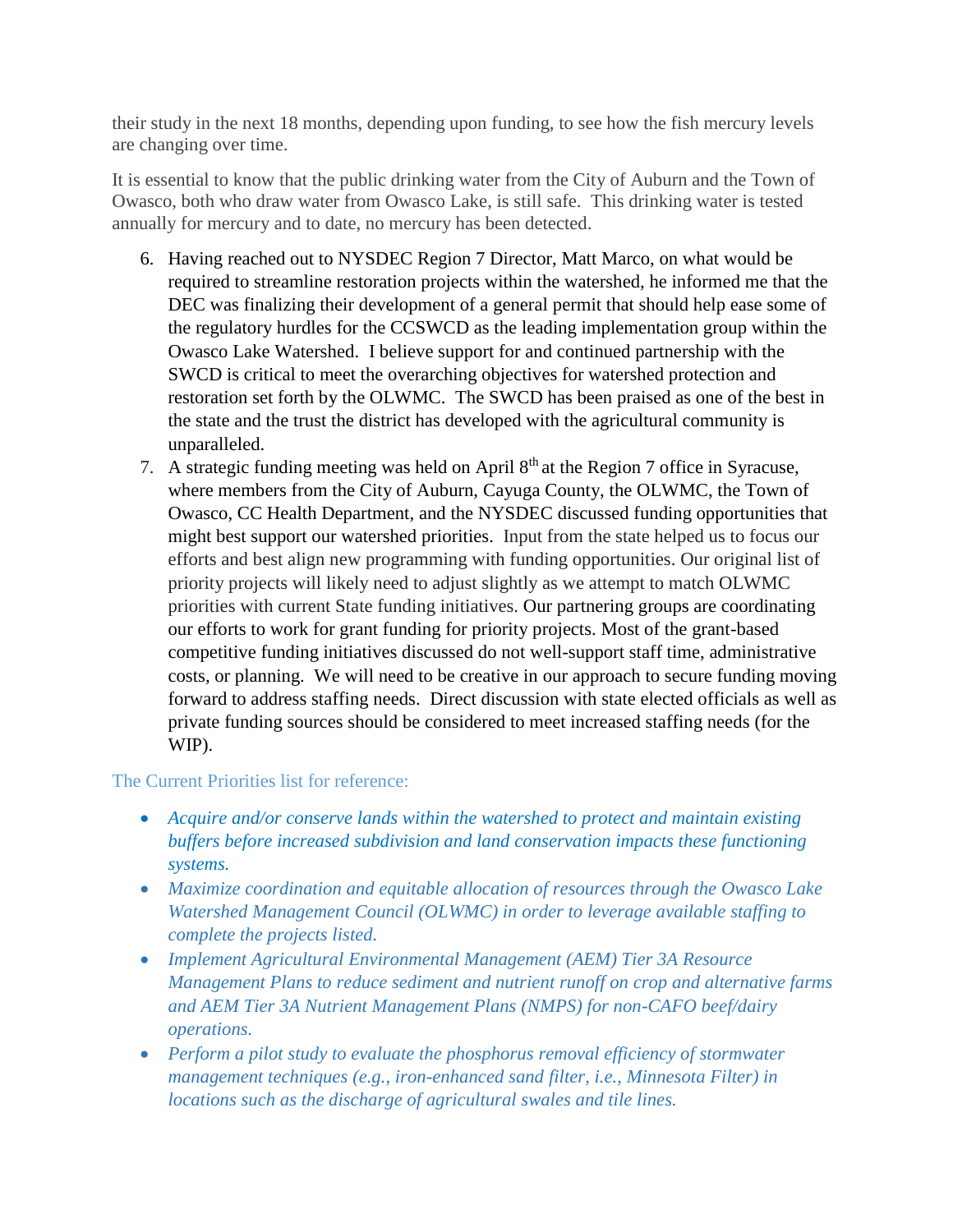- *Alternative water quality improvement project that will remove nutrient concentrations (weed harvesters) I would like to make a motion to include funding to cover increased staffing for the WIP that is necessary to increase our bandwidth for ongoing watershed inspections and facilitate the greater demands on that program for administrative needs related to the Watershed Rules and Regulations.*
- 8. The Town of Owasco submitted an application for \$1,000 in NYS Urban Forestry Council's 2019 Arbor Day Community Grant project support. Assemblyman from the  $126<sup>th</sup>$  district, Gary Finch, offered his support for the initiative. The town pursues its very first Tree City USA designation this year, and celebrates its very first Arbor Day with students from Owasco Elementary School on Thursday, May  $16<sup>th</sup>$ , 2019. The town plans to offer a proclamation on at the Arbor Day celebration behalf of the value of trees. To secure our first Tree City USA designation, the Town Council has committed to underwrite an inventory of public trees, draft and adopt a new tree ordinance, and form a dynamic tree board.
- 9. The OLWMC, in partnership with the (WIP), Parks and Trails, CCSWD, and the County Planning Department, are planning on holding a fall Riparian Buffer planting event along the outlet within Emerson Park. Our original intention was to plan for a spring planting, but the landscape architects that are designing the Deauville Island renovations for Parks and Trails will be providing plans to the state (OPRHP) for approval by mid-May. This will be used as the template for both sides of the river for continuity. Hosting the planting event in fall will give the team time to receive/review plans, design a complimentary plan, and match the design parameters and submit to the Parks Commission for approval.

This project will be considered Phase 1 of what we hope will be an ongoing initiative for similar ongoing work within public lands. The application for buffer in a bag was submitted, yet there was so much support and enthusiasm for the state trees program, the nursery sold out of stock, and I am sorry we could not secure funding through that program. Hopefully, the DEC expands their stock supply to better meet demand for next spring. There have been additional offers for funding for this project through CCSWCD and OWLA, and planning for this fall planting event is still underway.

At a basic level, the science is clear that receiving water bodies from forested watersheds tend to demonstrate reduced effects of non-point source nutrient runoff. I would like to recommend for the OLWMC to support and encourage stream buffering and reforestation on public and municipal lands working with planning departments to identify appropriate planting locations.

More on the Emerson Park project to come.